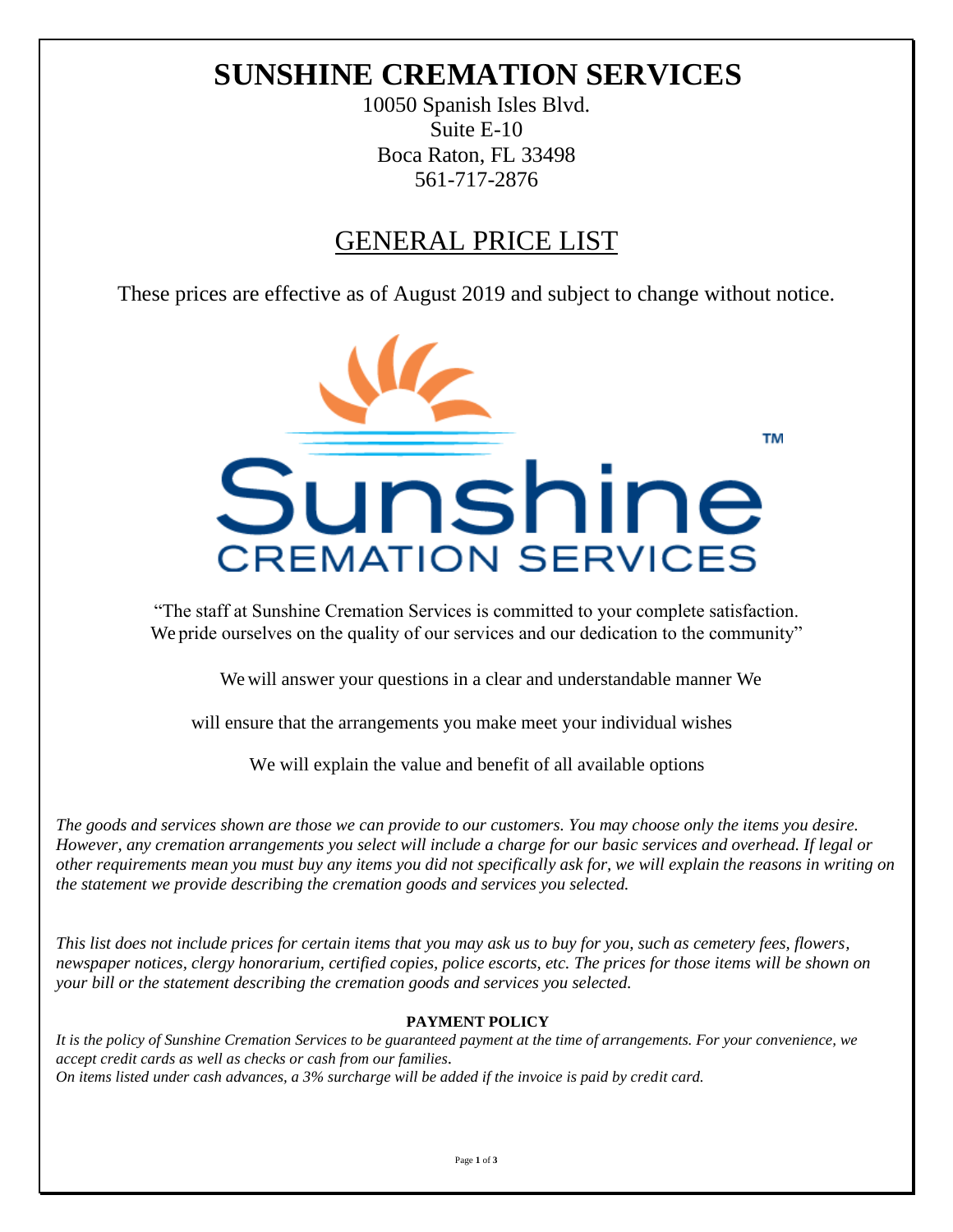| and Staff, and delivery to place of final disposition. This charge does not include dressing, supervision for rites and ceremonies,                   |  |  |
|-------------------------------------------------------------------------------------------------------------------------------------------------------|--|--|
| casket, facility use, or additional transportation.                                                                                                   |  |  |
| <b>ALTERNATIVE SERVICES</b>                                                                                                                           |  |  |
|                                                                                                                                                       |  |  |
| Basic Services of Sunshine Cremation Services and Staff                                                                                               |  |  |
| <b>Local Transfer to Sunshine Cremation Services</b>                                                                                                  |  |  |
| Refrigeration of remains                                                                                                                              |  |  |
| Care of the Body<br><b>Alternative Container</b>                                                                                                      |  |  |
| Transfer to crematory                                                                                                                                 |  |  |
| <b>Cremation Fee</b>                                                                                                                                  |  |  |
| 1 Certified Copy of Death Certificate                                                                                                                 |  |  |
| <b>Cremation with Memorial Service</b><br>\$1,690.00-\$10,750.00                                                                                      |  |  |
| All included services of Direct Cremation along with Coordination of the memorial event, staff to supervise and assist at the memorial                |  |  |
| ceremony, set-up at location, supervision of committal service or other place of final disposition.                                                   |  |  |
| Transportation and Automotive Equipment (Within 30-mile radius)                                                                                       |  |  |
|                                                                                                                                                       |  |  |
| From Hospital, Nursing Home, Private Residence, Medical Examiner's Office, Adult Family Home, or any other long-term care facility.                   |  |  |
|                                                                                                                                                       |  |  |
|                                                                                                                                                       |  |  |
|                                                                                                                                                       |  |  |
|                                                                                                                                                       |  |  |
|                                                                                                                                                       |  |  |
|                                                                                                                                                       |  |  |
| Conducting the arrangement conference, planning the memorial service event, consulting with family and clergy, shelter of deceased,                   |  |  |
| preparing and filing of necessary notices, securing authorizations for completion of death certificate, coordinating with the cemetery,               |  |  |
| crematory, or other third parties. In addition, this fee includes a proportionate share of our basic overhead costs.                                  |  |  |
|                                                                                                                                                       |  |  |
| This fee for our basic services and overhead will be added to the total cost of the cremation arrangements you select.                                |  |  |
| <b>Care of the Remains</b>                                                                                                                            |  |  |
|                                                                                                                                                       |  |  |
|                                                                                                                                                       |  |  |
|                                                                                                                                                       |  |  |
|                                                                                                                                                       |  |  |
|                                                                                                                                                       |  |  |
|                                                                                                                                                       |  |  |
| <b>Additional Services</b>                                                                                                                            |  |  |
|                                                                                                                                                       |  |  |
|                                                                                                                                                       |  |  |
|                                                                                                                                                       |  |  |
|                                                                                                                                                       |  |  |
|                                                                                                                                                       |  |  |
|                                                                                                                                                       |  |  |
| Use of Facilities, Staff and Equipment                                                                                                                |  |  |
|                                                                                                                                                       |  |  |
| Includes coordination of the memorial event, staff to supervise and assist at memorial ceremony, set-up at location, supervision of committal service |  |  |
| or other place of final disposition.                                                                                                                  |  |  |
|                                                                                                                                                       |  |  |
| Includes accompaniment of cremains to cemetery, supervision of service, and staff to assist with service.                                             |  |  |
|                                                                                                                                                       |  |  |
|                                                                                                                                                       |  |  |
|                                                                                                                                                       |  |  |

## **LIMITED SERVICES**

This charge includes the transportation of remains to Sunshine Cremation Services, Basic services of Sunshine Cremation Services

## **Receiving Remains from another Funeral Home \$1,775.00**